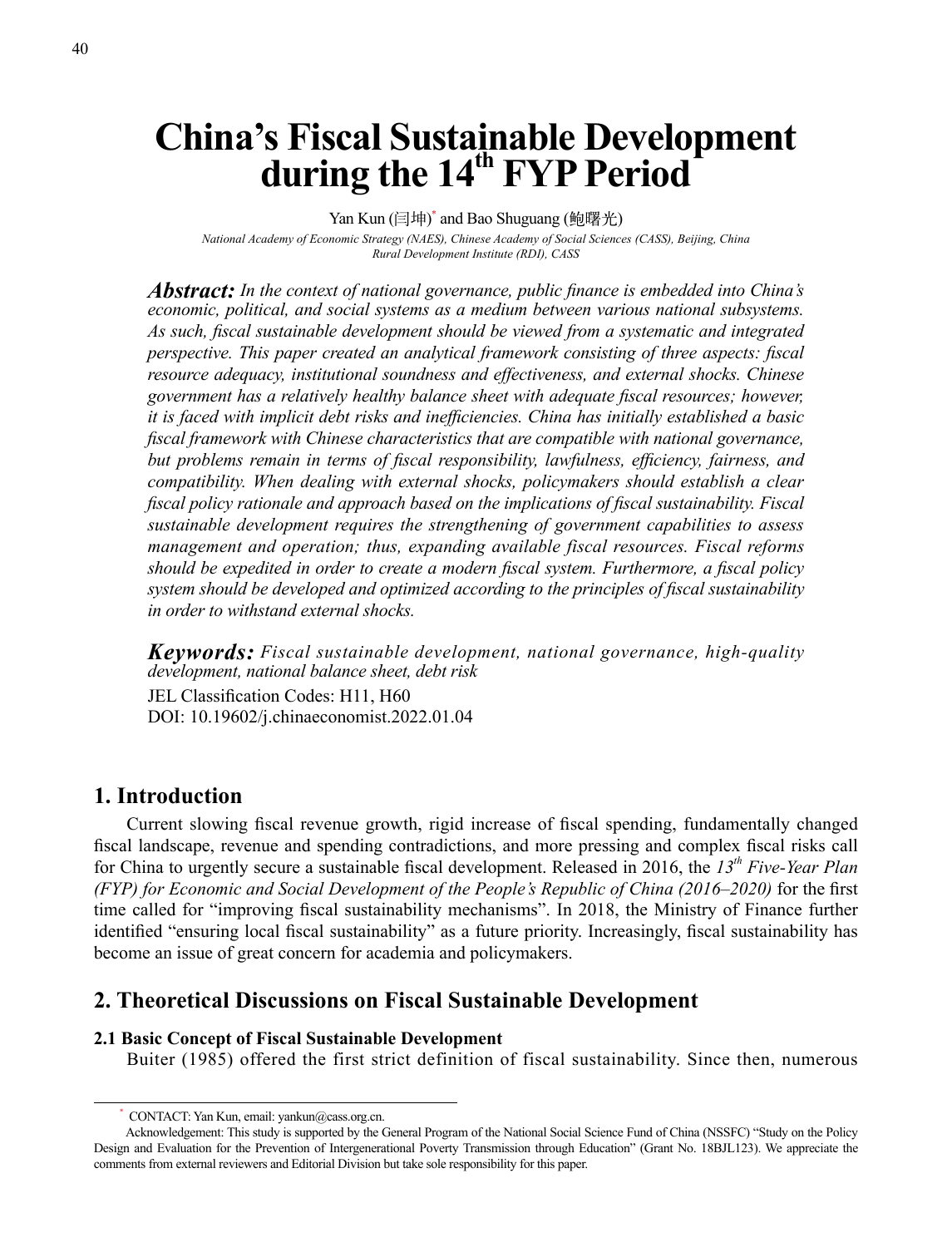research institutions and academics have defined the concept and implications of fiscal sustainability from different dimensions. Chinese and international academics have expressed their understanding of fiscal sustainability from two perspectives: debt (Wilcox, 1989; Buiter, 2002; Rubio *et al*., 2010) and fiscal income and spending (Yu, 2000; Deng and Chen, 2017). However, those studies have some shortcomings. First, existing studies on fiscal sustainability are confined to the framework of economics analysis. As the foundation and important pillar of national governance, fiscal sustainable development must be examined under a broader, more comprehensive multi-disciplinary evaluation framework. Second, the framework of fiscal sustainability analysis for Western countries may not apply to China as a country with unique national conditions. According to fiscal sociology, a society in the broad sense comprises three subsystems, including economic, political, and social subsystems. Public finance is a node of the three subsystems and a medium for connecting the subsystems. In a broad sense, China's fiscal sustainable development refers to the sufficient public resources and good governance of public finance in order to fulfill spending responsibilities and obligations as part of national governance, promoting long-term national security, stability, and overall sustainable development.

#### **2.2 Implications of Fiscal Sustainable Development**

China's fiscal sustainable development can be construed in the following four aspects: First, fiscal sustainable development can be explained from a system theory perspective. Public finance is a critical aspect of national governance. Since public finance is embedded into economic, social, and political systems, fiscal sustainable development should be viewed from a holistic and integrated perspective, paying attention to both fiscal sustainability and the role of public finance that underpins socio-economic sustainability.

Second, fiscal sustainable development should contribute to the self-repair and self-regulation of the fiscal system and enhance fiscal risk tolerance. Through institutional design, public finance should enhance its self-recovery and self-adjustment capabilities thus making fiscal institutional arrangements for defusing risks and bolstering fiscal risk tolerance by preventing the accumulation of risks and problems from triggering a crisis. With their automatic stabilizer functions, taxation, and social security have a countercyclical effect on economic fluctuations, and the progressive taxation system helps regulate income distribution.

Third, fiscal sustainable development should create fiscal space. Considering public finance's role as a node of intermediation, fiscal sustainability requires sufficient resiliency and space to cope with internal and external shocks in economic, social, and ecological spheres during the transition period, thus achieving national governance goals.

## **2.3 Analytical Approach and Basic Framework of China's Fiscal Sustainable Development**

Studies in economics, political science, and sociology have yielded numerous results on sustainable development, providing an approach for creating a research framework on sustainable development. Referencing Zheng (2008), Liu (2015), and Ostrom *et al*. (2000), this paper creates an evaluation framework consisting of three aspects: Fiscal resource adequacy, institutional legitimacy and effectiveness, and external shocks, for the analysis of China's fiscal sustainability.

First, fiscal resource adequacy refers to whether sufficient fiscal resources are in place for the performance of public spending responsibilities needed to cope with various risks and shocks. Fiscal resources refer to the fiscal revenues and various assets and resources that can generate revenues. Fiscal resources are the premise and material foundation for sustainability, consisting of stock assets and current resources. Current resources refers to fiscal revenue and spending, and stock assets refers to government assets and liabilities. This paper analyzes China's fiscal sustainable development from a fiscal stock assets perspective beyond traditional analysis of fiscal revenue and spending, and has a more comprehensive study of the government's financial sustainable development.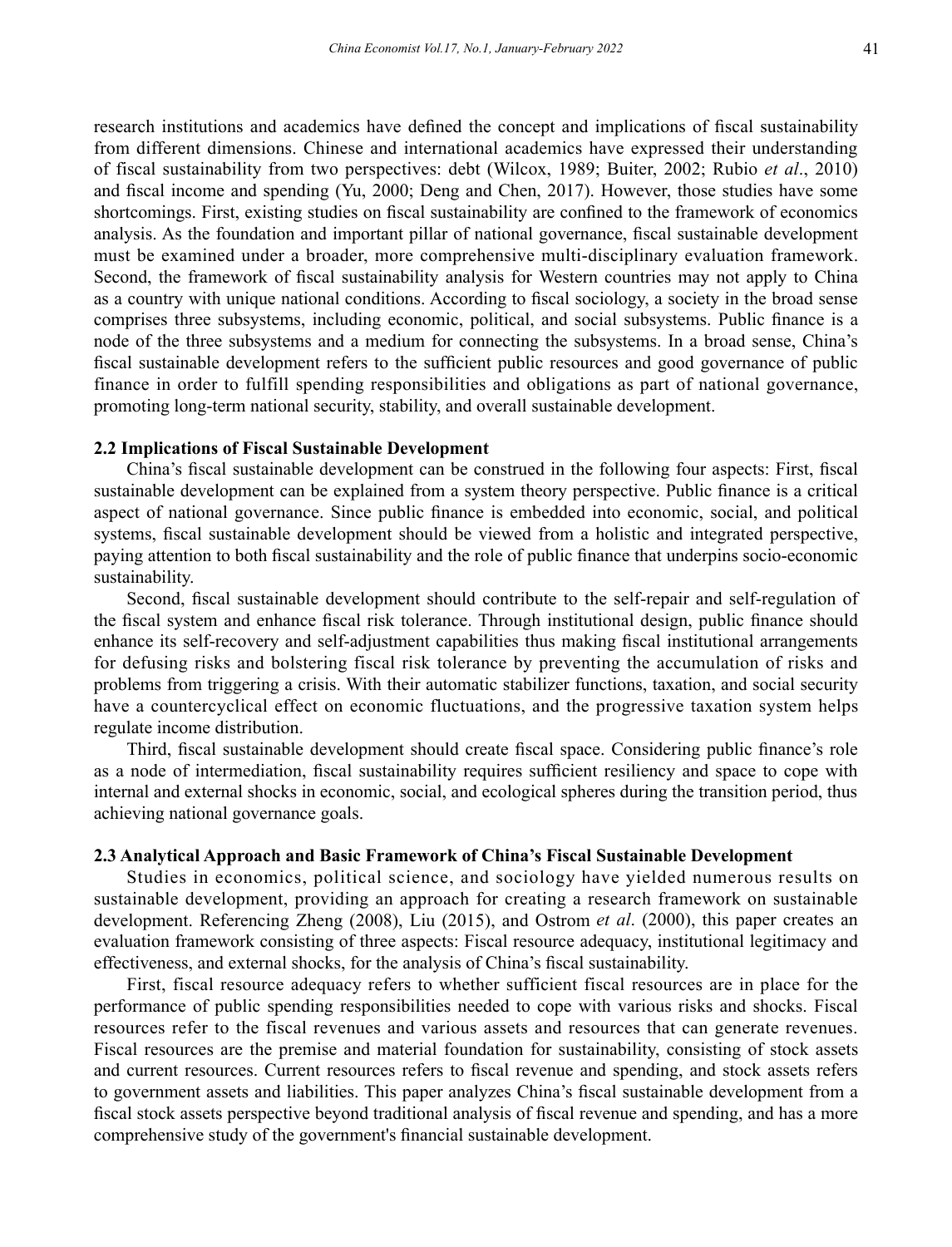Second, institutional legitimacy and effectiveness are key aspects of the sustainability of China's fiscal system. In investigating the political system, Lipset (1993) put forth an analysis approach of "legitimacy" and "effectiveness": The lawfulness and effectiveness of governance are two basic questions facing all countries in their national governance (Lin, 2009). As the foundation and important pillar of national governance, public finance must also face the two basic issues of lawfulness and effectiveness. In China's context, the lawfulness and effectiveness of China's fiscal system are measured by the criteria of high-quality development, including accountability, legality, efficiency, fairness, and adaptability. Among them, accountability means a clear demarcation of the boundary of fiscal powers, especially government spending responsibilities, and the constraint of political power through the fiscal system. Legality refers to compliance with the statutory authorizations by the National People's Congress as China's legislature and the rule of law for public finance. Essentially, legality is all about procedural justice. Efficiency means that the fiscal system should strive to address structural issues facing China's economy, boost endogenous growth, and raise fiscal efficiency. Fairness means that the public finance system should protect social fairness and justice, improve public welfare and income distribution, and enhance public services. Adaptability means that the fiscal system should be adjusted and improved based on national development strategies and institutional problems.

Lastly, fiscal policymaking should consider external shocks, including major domestic and international risks and repercussions, effectively mitigating the impact of those shocks. Human society is fraught with risks. Internationally, rising populist and protectionist sentiments give rise to the China-US clashes. Public health risks are on the rise, as reflected in the frequent eruptions of public health incidents such as SARS and COVID-19. In the face of these risks and crises, science-based and reasonable fiscal policies should be adopted to mitigate and prevent external risks and crises, strike a balance between short-term stability and mid- and long-term growth, and enhance sustainable development while effectively coping with the shocks.

In a nutshell, the fiscal sustainable development framework consists of three elements: Adequate fiscal resources, reasonable and effective fiscal systems, and external shocks that create fiscal, economic and social uncertainties. These three elements are correlated and interact with each other. The fiscal system determines a country's capacity in collecting fiscal resources to keep its public finance running and counteract external shocks. The adequacy of fiscal resources determines the space and capacity of government macroeconomic regulation; external shocks will affect the entire socio-economic system. In coping with external shocks, a country must rely on its fiscal system's self-repair and self-regulatory capabilities and adopt fiscal policies based on its fiscal resources for sustainable fiscal and national development.

# **3. Evaluation of China's Fiscal Sustainable Development during the 14th Five-Year Plan Period (2021-2025)**

Based on the above considerations, this section will provide an evaluation from three aspects for a more comprehensive analysis of China's fiscal sustainable development.

## **3.1 Adequacy of Fiscal Resources**

This section analyzes the adequacy of China's fiscal resources from a government balance sheet perspective. Our analysis is primarily based on Li (2018) and Tang and Liang (2019) due to their studies being the most continuous and influential with more recent data. Through a comparative analysis, we have performed an analysis in data availability, comparability, and continuity, based on Li's inventory of China's government assets and explicit liabilities, after referencing Tang's calculation of contingent and implicit liabilities.

China's aggregate government assets are hefty, exceeding 140 trillion yuan in 2016 (Li *et al.*, 2018;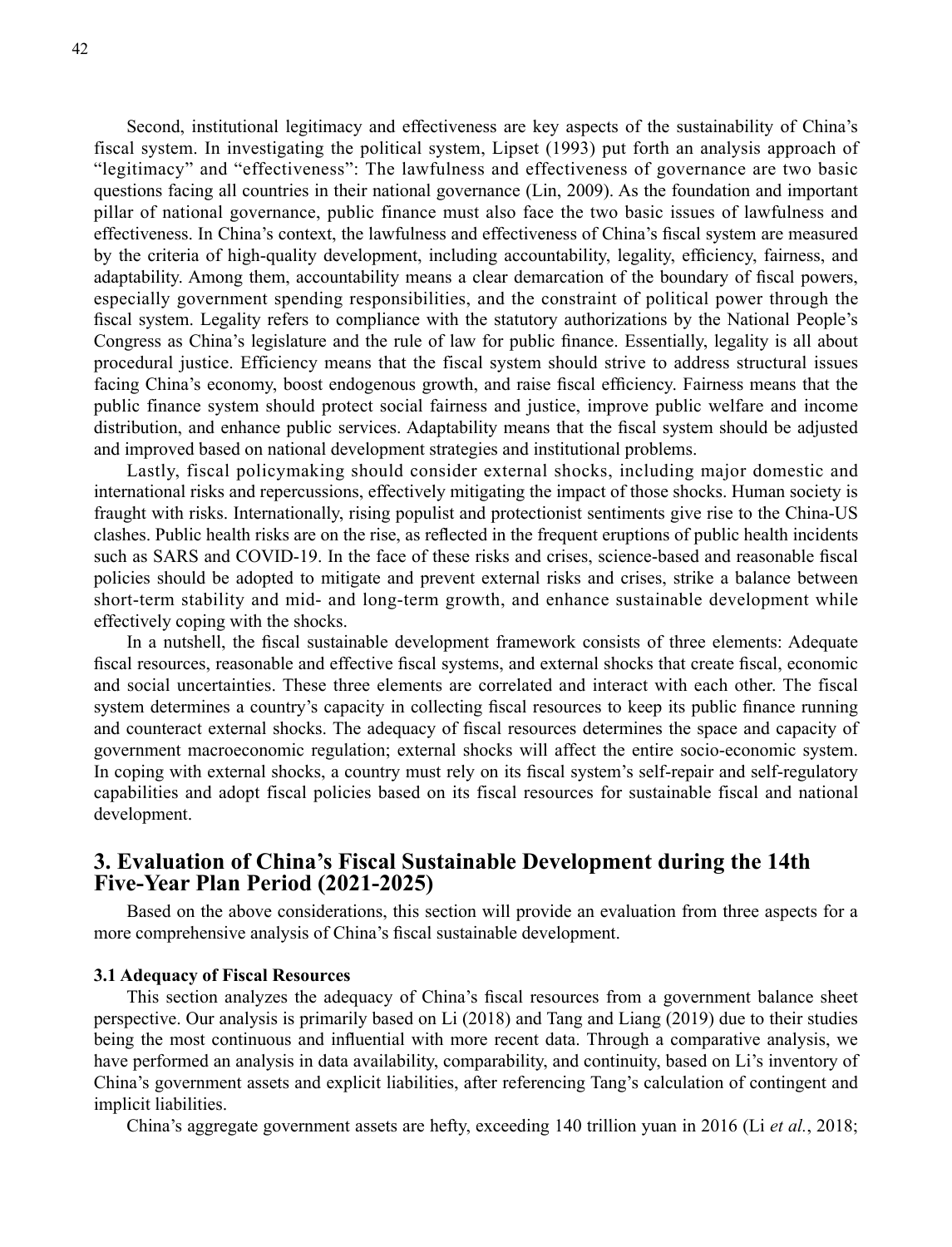

Tang and Liang, 2019). As illustrated in Figure 1, the annual growth of China's government assets has averaged close to 18% since 2000, significantly outpacing GDP growth; however, it started to slow sharply since 2011. In terms of asset structure, China's government assets are dominated by financial assets, accounting for more than 60% in most years. Financial assets are highly cashable and liquid. With liabilities taken into account, China's government balance sheet remains healthy. The net assets of the Chinese government increased from 55.5 trillion yuan in 2010 to 81.6 trillion yuan in 2016, which far exceed those of developed countries. China's debt to asset ratio started to increase since 2010 but only reached 44.18% by 2016. China's government balance sheet is relatively sound with limited debt risks. Fiscal resources at the government's disposal are sufficient with a relatively broad space for maneuverability. Government debt solvency and risk resiliency are both strong.

Meanwhile, some problems and challenges still exist regarding the adequacy of China's fiscal resources. First, the problem of implicit debt cannot be overlooked and presents a significant risk to China's fiscal sustainability. On the liability side, China's government debt has doubled in a mere six years from 30.94 trillion yuan in 2010 with an average growth rate of 13.4% during 2011-2016. The slowing growth of China's government liabilities in 2015 and 2016 suggest that China's debt risk mitigation measures had worked. In terms of the amount of debt, China's contingent and implicit debts accounted for 56.5% of China's total debt in 2016 and was up slightly from 54.6% in 2010. In terms of volatility, contingent and implicit debt growth have been higher than the explicit debt growth prior and in 2014, however, slower than the explicit debt growth in 2015 and 2016. Considering such volatility, contingent and implicit debts were more uncontrollable.

Another problem regarding China's fiscal resource adequacy is inefficiency. Change in government assets and liabilities primarily stems from the contribution of flow at the flow level and the change in asset value at the stock level. While the former refers to change in assets or liabilities stemming from annual government public spending, the latter originates from the change in the value of assets in stock (Li, 2018). Problems exist within both aspects.

In terms of the stock, existing government assets are underutilized and cannot establish a stable wealth growth mechanism. Since 2001, contribution of fiscal spending and public investment to China's government assets has gradually increased, up from 34.3% in 2001 to 73.8% in 2016. Contribution of fiscal spending and public investment to government net financial assets increased, averaging 57.8% in 2014-2016. Moreover, this suggests poor value maintenance and appreciation of China's assets in stock, which have been underutilized. Numerous assets have been idle, causing a significant waste of resources.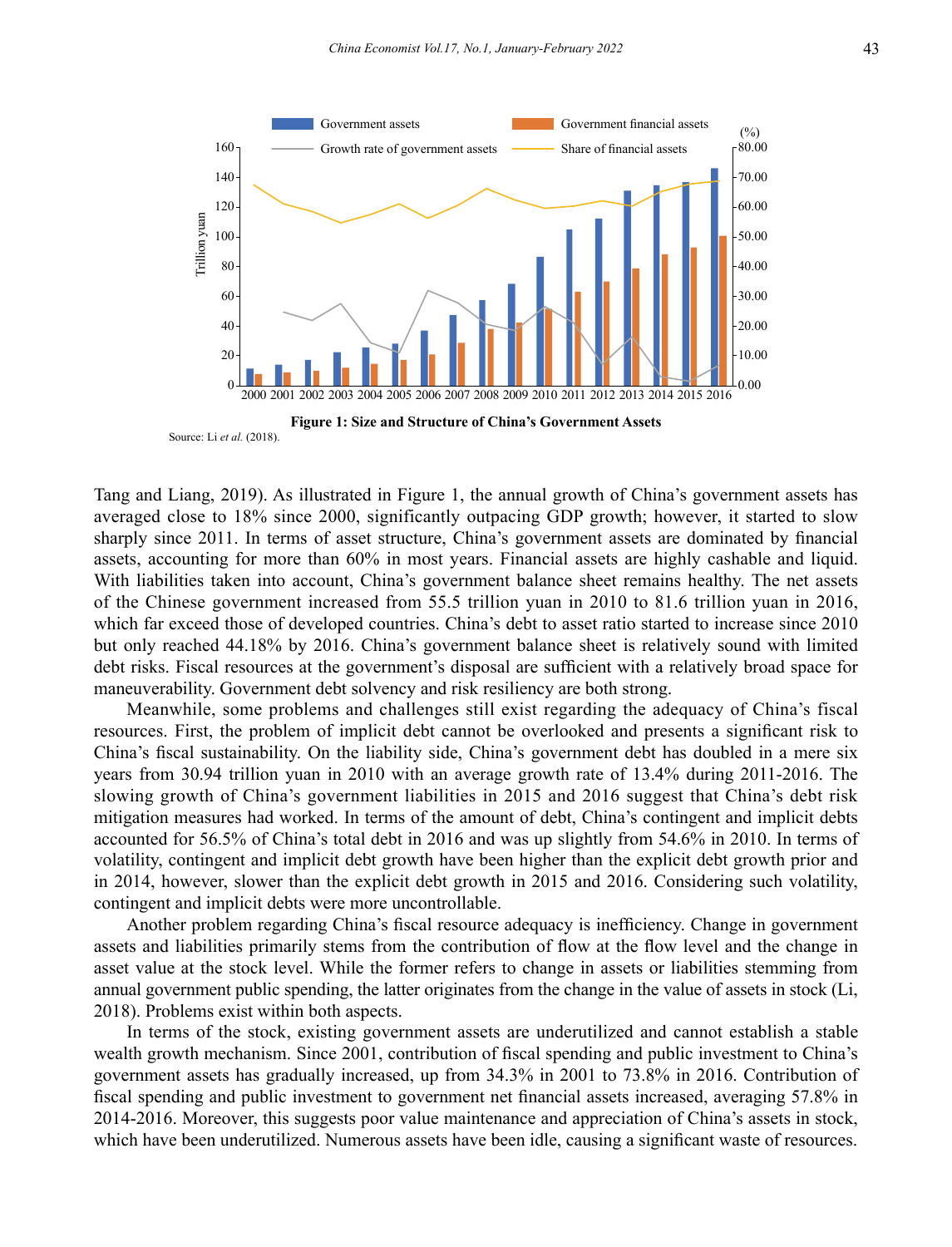2010 2011 2012 2013 2014 2015 2016 1.5 1.0 0.5 0.0 -0.5 Government net assets as a share of GDP Government net assets as a share of fiscal spending

**Figure 2: Input and Output of China's Government Net Assets** Source: *Report on the Implementation of the Central and Local Budgets and on the Draft Budgets*; calculated based on the research results of Li and Tang's research team.

In terms of the increment, government assets have largely derived from public investment and fiscal spending, but the efficiency of public investment has been poor. Public spending is a key contributor to China's growing government assets over recent years, but the problem of inefficiency is also becoming more evident. According to Figure 2, China's government net assets have been on the decline both as a share of GDP and as a share of fiscal spending, i.e. GDP and fiscal spending each year have resulted in slowing growth in government assets. That is to say, the wealth creation effects of China's GDP and fiscal spending have diminished with inefficient output. Government control of excessive resources will crowd out market-led investment; more government investment and less market-led investment will put a damper on economic efficiency, making China's growth target harder to attain and requiring more public investment to stimulate the economy in a vicious cycle  $(Bai, 2018)^1$ .

On the whole, China's sufficient fiscal resources and sound government balance sheets create solid material conditions for fiscal sustainable development. However, the adequacy of China's fiscal resources is also faced with the problem of contingent and implicit debts and inefficiencies. Implicit local government debt, aging population and environmental fragilities present key risks for fiscal sustainability at present and in the foreseeable future.

# **3.2 Institutional Lawfulness and Effectiveness**

Based on the above analysis, this section will evaluate the lawfulness and effectiveness of China's fiscal system in terms of accountability, lawfulness, efficiency, fairness, and adaptability as key elements of China's fiscal sustainability.

#### *3.2.1 Accountability*

Accountability refers to the fulfillment of fiscal responsibilities in supporting national governance. It is both the boundary of fiscal power and a reflection of fiscal functions. The tax sharing reform of 1994 has initially created a public finance system with Chinese characteristics compatible with China's socialist market economy. Since then, China has taken steps to straighten out and transform the government-market relationship. With a brand-new orientation of public finance adopted at the Third Plenum of the  $18<sup>th</sup>$  CPC Central Committee, public finance has become the foundation and medium for

<sup>&</sup>lt;sup>1</sup> Bai, Chongen: *Transforming Local Government Incentives from Rapid Growth to High-Quality Development*, Sohu.net, February 28, 2018.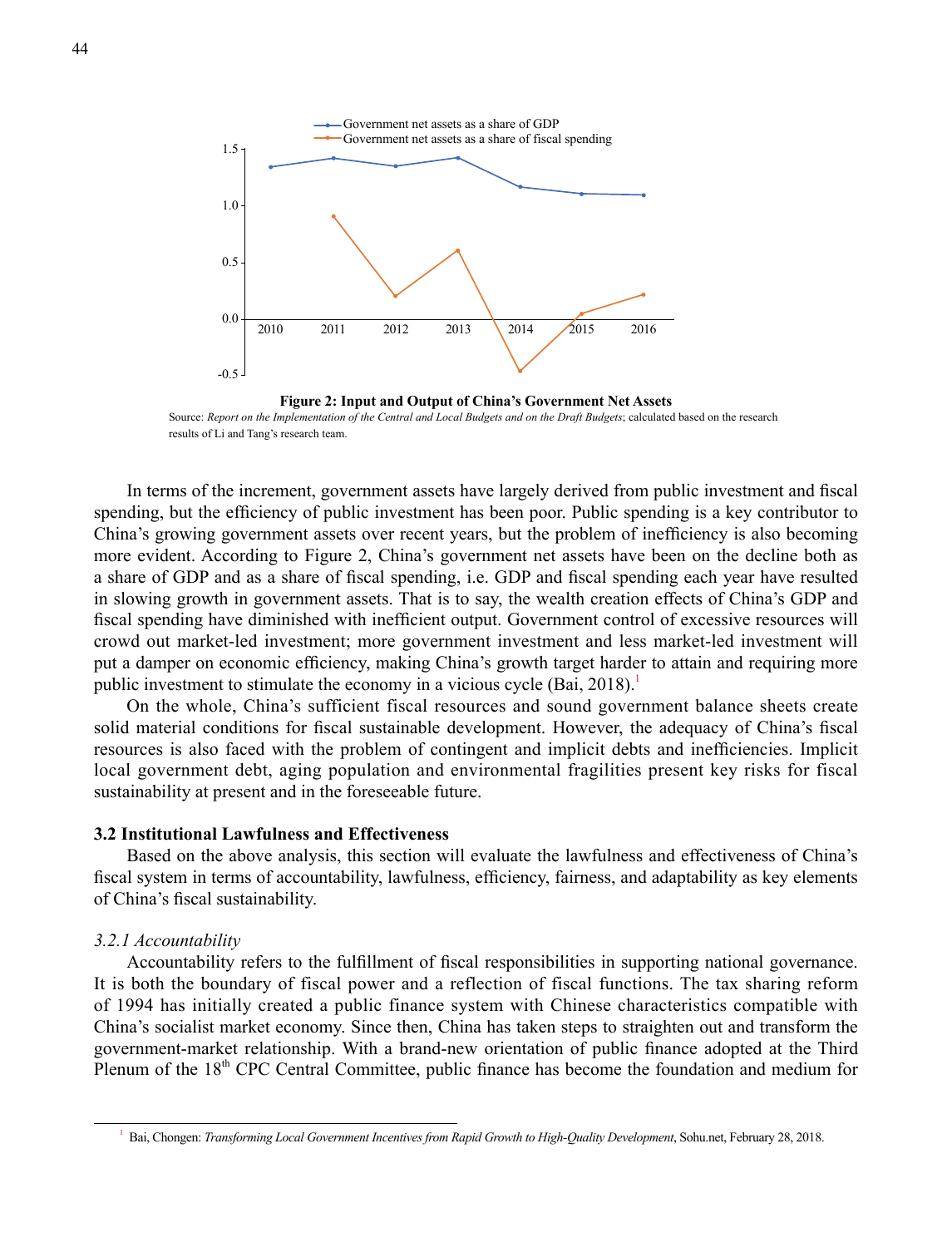China's political, economic, and social subsystems, therefore putting forth new requirements on fiscal functions. According to those requirements, some problems still exist in China's fiscal system.

Externally, the nebulous boundary between government and market society and unbalanced responsibilities have blurred the boundary of fiscal spending. Unlimited spending responsibilities breed risks for institutional unsustainability. On one hand, fiscal spending is not subject to any boundary constraint due to the nebulous boundary between government and market society. All contradictions and pressures in the transition period are transferred to the government sector, forcing public finance to assume more responsibilities, and passive spending exerts huge pressures and challenges to fiscal stability (Fu and Li, 2013). On the other hand, public finance intervened excessively in microscopic affairs, and excessive fiscal interventions in market and social affairs go beyond a reasonable scope of fiscal functions, hampering the development of market and social functions and forcing the government to assume unreasonable spending responsibilities.

Internally, fiscal functions are disintegrated due to a lack of clear demarcation of rights and responsibilities between government agencies. China's fiscal budget allocation is decentralized among various functional authorities with "secondary fiscal allocation powers". To various degrees, functional agencies have been given a great deal of power to allocate budgetary funds. The fragmentation of fiscal powers has made national governance less effective and fiscal authorities less capable of allocating funds. The involvement of multiple competent authorities means that fiscal resources are not used under centralized and science-based management, and that fiscal functions are heavily influenced by the competing interests of functional authorities, presenting challenges to fiscal transformation and further heightening risks to fiscal sustainability.

China has initially established a fiscal system compatible with the socialist market economy, and the boundary of fiscal powers is generally stable. With the deepening of China's reforms, however, the boundary among government, market and society remains nebulous, public finance still assumes actual "unlimited spending responsibilities," and the government sometimes distorts the role of the market and the private sector. In terms of accountability, the boundary of China's fiscal powers is generally stable but subject to incessant minor institutional adjustments and regional changes. As reforms entered uncharted waters, fiscal boundary in some areas has become even more blurred due to obsolete concepts and practices and has yet to be further clarified.

#### *3.2.2 Lawfulness*

In terms of lawfulness, China has made constant progress in fiscal legislation. The establishment of the tax sharing system has been followed by continuous progress in China's fiscal legislation. China has adopted the *Budget Law* and the *Implementing Regulations on the Budget Law* and enacted the newly revised *Budget Law* in 2014 in order to regulate government fiscal behaviors for the first time from various aspects and transform the *Budget Law* from an administrative law to one that curbs government power; thus, highlighting the authority of the National People's Congress (NPC) for auditing and supervising final accounts.

Regarding tax legislation, China has instituted and enacted ten substantive tax laws, including the *Individual Income Tax Law*, the *Enterprise Income Tax Law*, the *Law on Environmental Protection Tax,* and the *Law on Resource Tax*, reflecting the statutory principles of taxation. In terms of supporting legislation, the *Audit Law*, the *Accounting Law*, the *Government Procurement Law,* and the *Law on Tenders and Bids* have further improved the development of China's legal systems for fiscal supervision.

In 2016, the Ministry of Finance released the *Implementing Program for Law-based Public Finance* in an attempt to develop a modern legal system for public finance underpinned by the central-local fiscal relations law and the budget law and enhance legislations on fiscal revenue, fiscal spending and fiscal administration. Yet China's fiscal legislation process still falls short of the requirements of national governance and a modern fiscal system.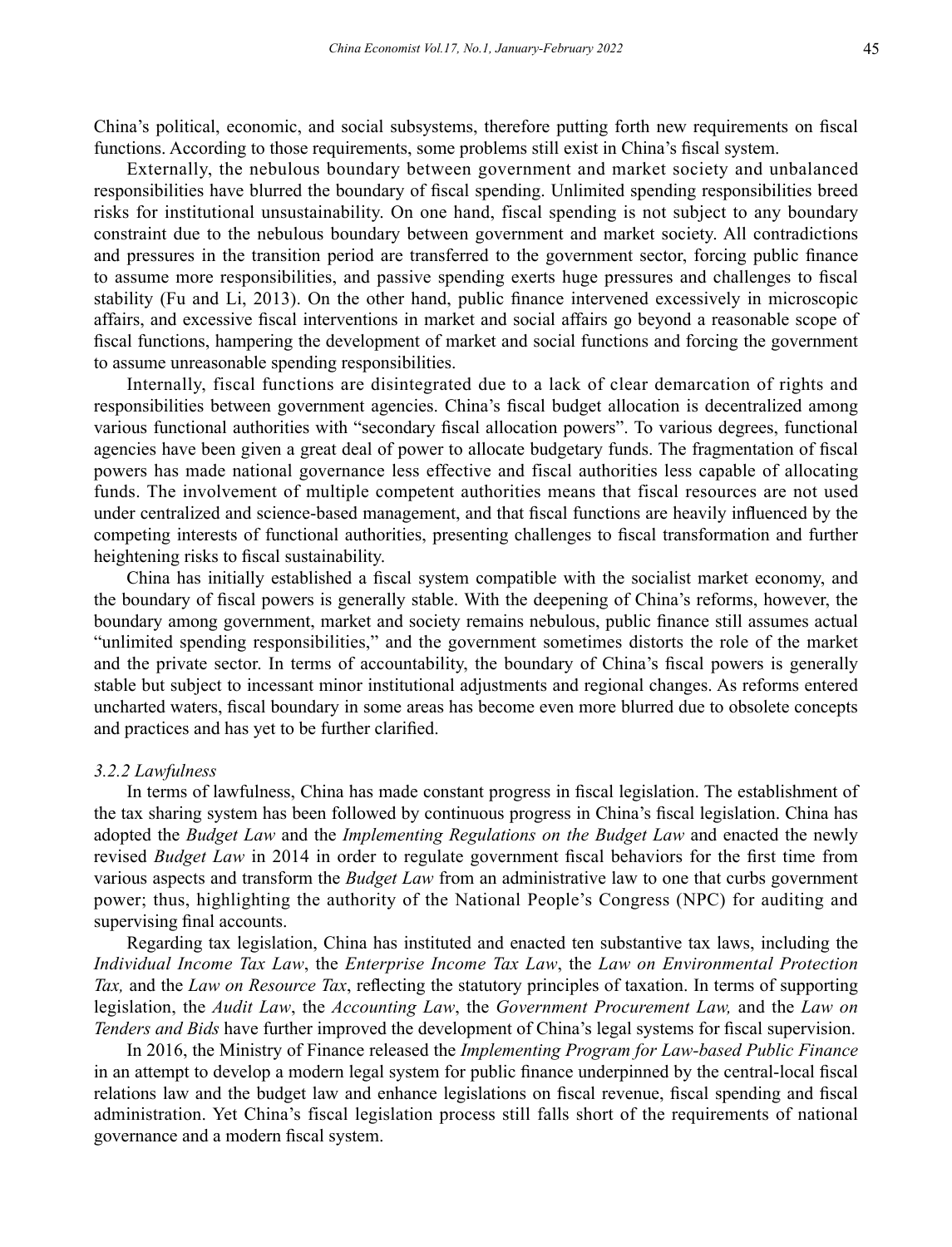First, China's fiscal legislation remains insufficient and dominated by government and departmental regulations, and fiscal laws are relatively few. China's fiscal system operates in the absence of a basic law, transfer payment law and central-local fiscal relations law. In terms of revenues, land transfer revenues and non-tax revenues are not regulated by law; in terms of spending, current legislation has yet to cover all government spending behaviors. Second, the status of the National People's Congress as China's legislature remains relatively low, budgetary powers are not evenly allocated between the executive and legislative authorities, and the binding force of the law is not strong. Executive authorities still wield great discretionary power in budgetary adjustment, greatly reducing the regulatory effectiveness and foreseeability of the budget law. The budgetary management and supervisory functions of the National People's Congress have yet to be enhanced. The National People's Congress's lack of powers in budgetary decision-making and implementation points to the lack of regulations on budgetary authorization and budgetary power restraint, which are key elements of the fiscal rule of law.

#### *3.2.3 Efficiency*

Efficiency in the allocation of fiscal resources: China has constantly improved fiscal revenue and spending structure and reformed the budgetary system in order to raise fiscal efficiency. Regarding revenue, China has established a tax system compatible with the socialist market economy and is conducive to incentivizing market entities and promoting sustainable socio-economic development. Regarding spending, China has further improved its fiscal spending structure, giving prominence to public welfare programs. Fiscal support mechanisms for key areas such as public welfare, poverty reduction, and research in science and technology have been steadily improving with increasing fiscal investment. Regarding the reform of the budgetary system, steps have been taken to clarify and improve the institutional framework of departmental budget and budget management. China has established and improved the "four budgetary systems," including the general public budgets, government-managed fund budgets, state-owned capital management budget, and social insurance fund budgets; therefore, steadily advancing the mid-term fiscal planning and management, increasing budgetary transparency, and establishing a comprehensive budgetary performance management system. However, China has yet to improve the efficiency of its own economic and social development and address the structural challenges concerning the transition of economic growth engines, industrial restructuring, and income distribution. China must address its structural and institutional problems and fiscal inefficiencies in order to develop a modern fiscal system and pursue high-quality development.

First, fiscal revenue management needs to be further standardized to clarify the boundary between taxes and fees rents. The "four budgetary systems" are nebulous in terms of their form and management. As the most standardized budgetary revenue, tax revenue as a share of the "four budgetary revenues" has been decreased from 53% in 2011 to 44% in 2019. Second, China's tax structure has a distortive effect on the economic structure. Turnover tax represents a lion's share of China's tax revenue, which reached 51.02% in 2019. Third, economic growth drivers increasingly shift from factor input to innovation as China enters a new stage of high-quality development, in which the role of technology and education cannot be emphasized more. The problem is that inadequacies still exist in the fiscal input mechanisms for R&D and education.

#### *3.2.4 Fairness*

One of the fiscal functions and goals is to preserve social fairness and justice. In recent years, China has continuously enhanced the income distribution effect of its tax system, established fiscal spending mechanisms for public welfare, and equalized access to public services. Steps have been taken to form a multitiered social protection system featuring full coverage, urban and rural coordination, clear rights and responsibilities, a moderate level of protection, and fiscal sustainability. However, there is still room to improve the fairness of China's fiscal system.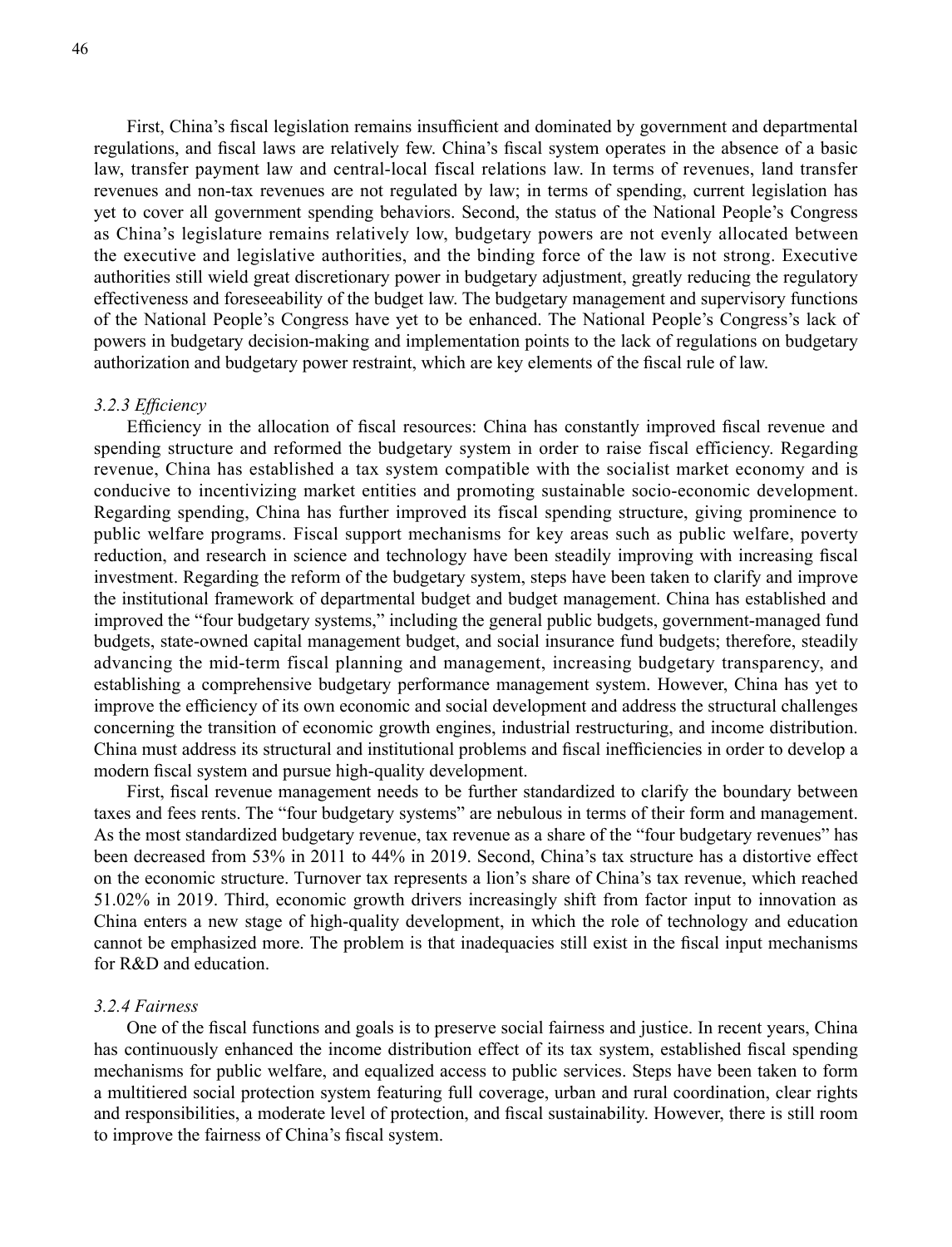First, structural distortions exist in fiscal spending. Government investment and capital formation expenditures account for an outsize share. Excessive productive spending has proportionally reduced spending on public welfare and public services. China's education, healthcare, social security and employment services are far from satisfying people's growing needs for a better life. Problems in healthcare accessibility and affordability remain. Vocational training services are insufficient. Significant gaps in pension fund exist. The level of public services varies considerably between urban and rural regions, and public welfare programs are still inadequate.

Second, public finance has a limited regulatory effect on income distribution. The lack of fairness is giving rise to social contradictions and conflicts. China's tax system has a significant regressive effect due to various reasons. For instance, income tax and property tax account for a minuscule share of total tax revenue, a unified social protection tax is absent, and the individual income tax has an insufficient regulatory effect on income distribution. Such regressive effect is unfavorable to regulating income distribution and enhancing social fairness through taxation.

#### *3.2.5 Adaptability*

The Third Plenum of the 18<sup>th</sup> CPC Central Committee has defined the role of public finance as the "groundwork and pillar of national governance" within the new era. Fiscal reform has always played a fundamental role and has made great progress in improving budgetary management systems, deepening tax reforms, and adjusting the fiscal relationship between central and local governments.

First, China has reformed its budgetary management system, improved government budgetary system, made steady progress in mid-term fiscal planning management, budget transparency and crossyear budget balance mechanism, and implemented budgetary performance management on all fronts (Yan and Yu, 2017).

Second, China has implemented tax reforms, including the business tax to VAT reform, the individual income tax reform and the consumption tax and property tax reforms, established the comprehensive and classified individual income tax system, and started to collect the environmental protection tax.

Third, China has reformed the division between central and local fiscal powers and spending responsibilities to improve central-local fiscal relations. Specifically, it has enacted the *Guiding Opinions on Reforming the Division between Central and Local Fiscal Powers and Spending Responsibilities* and the *Reform Program for Dividing Common Fiscal Powers and Spending Responsibilities in Basic Public Services* to accelerate the reforms of central and local fiscal powers and spending responsibilities in 15 areas. However, the progress of China's fiscal reforms has been slower than expected. Then Finance Minister Lou Jiwei also said in 2016 that the current progress of China's fiscal reforms was "a bit slower than required by the Third Plenum".<sup>2</sup> Hence, China should continue expediting fiscal reforms, improve the modern fiscal system, and lay a solid foundation for fiscal sustainability.

## **3.3 External Shocks**

Human society is fraught with risks but has yet to create a knowledge system for coping with uncertainties and derived risks (Liu *et al.*, 2018). Currently, China's public finance is confronted with significantly more risks and external shocks than before. Frequent public crises such as the SARS crisis of 2003 and the global financial crisis of 2008 highlight the importance of coping with external shocks. This section will offer an analysis of how to cope with major external shocks from a sustainability perspective with the COVID-19 pandemic as an example. In response to the economic shocks of the COVID-19 pandemic, the Chinese government has ramped up macroeconomic regulation and demonstrated China's institutional strengths in both pandemic control and the recovery of economic

<sup>&</sup>lt;sup>2</sup> Zhu Rongji: Finance Minister Lou Jiwei answers questions on fiscal work and fiscal reforms (transcript), Caixin.net, March 7, 2016.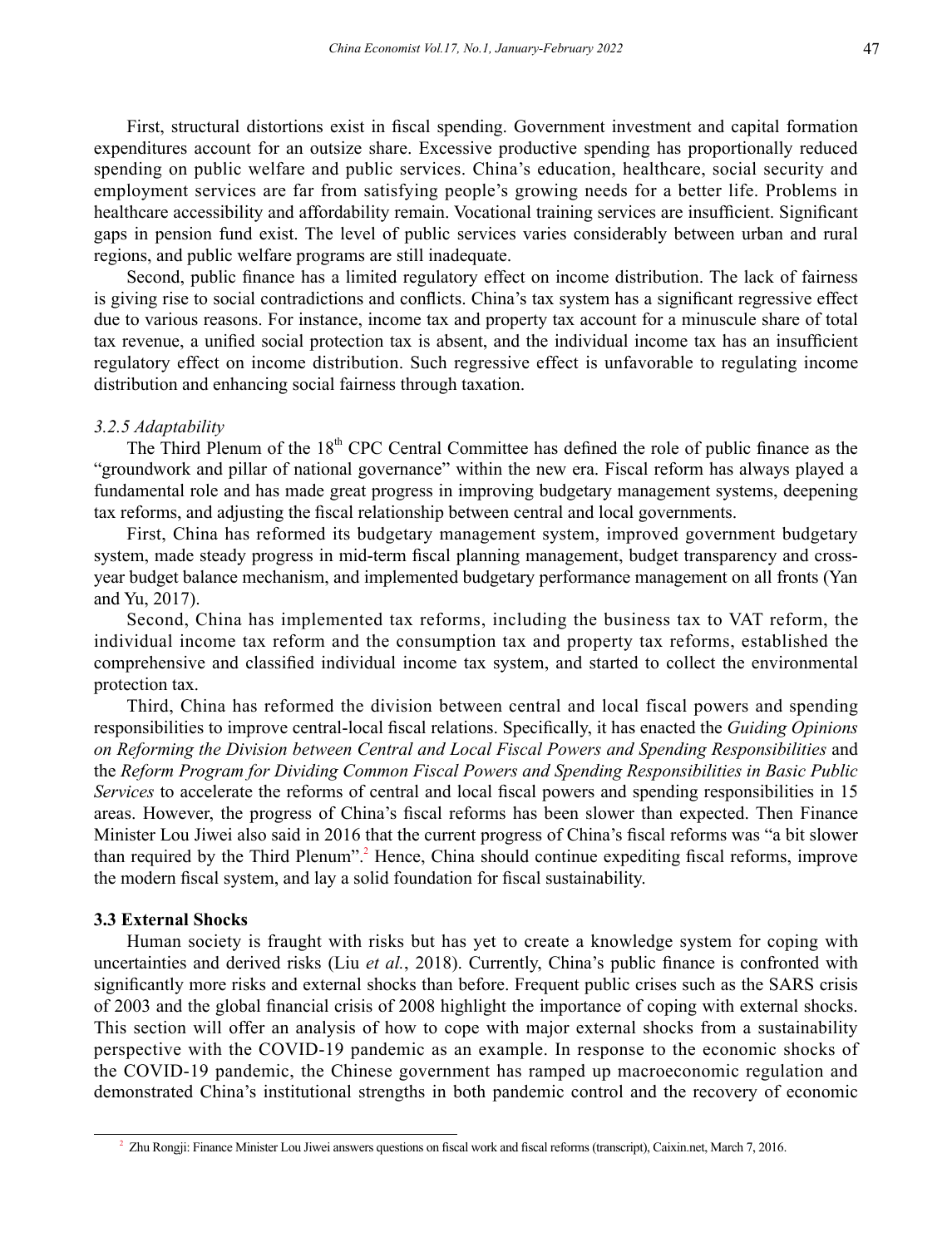and social life. Economic recovery has been boosted by implementing a proactive fiscal policy, including infrastructure construction such as the 5G network and data centers. In addition, China has raised the fiscal deficit ratio, issued special treasury bonds, scaled up local government special bonds, and introduced a succession of measures to lower taxes and fees in supporting pandemic control. These measures have been timely and necessary; however, the logic and approach of fiscal policy for addressing external shocks should be clarified from a fiscal sustainability perspective.

First, a proactive fiscal policy must balance the relationship between short-term, mid- and longterm economic growth and prevent the deterioration of mid- and long-term structural problems due to the preoccupation with short-term growth. China's current economic problems are primarily structural ones. A proactive fiscal policy must strike a balance between social and economic growth and mid- and long-term economic growth potentials, thus refraining from reverting to a deluge of stimulus policies that could further deteriorate the structural problems facing China's economy; therefore, making future structural adjustments and economic transitions more challenging.

Second, a proactive fiscal policy must be efficiency-oriented, reasonable, and effective. Fiscal policy effectiveness is subject to the multiplier and crowding-out effects. With increasing government spending and fiscal deficit or debt, the fiscal policy's crowding-out effect becomes more evident. Hence, China's current proactive fiscal policy should increase efficiency and fiscal spending, in particular, limit government investment in areas where market failure discourages private investment; therefore, avoiding the crowding-out effect on private capital.

Lastly, the fiscal policy should strengthen economic fundamentals at the micro level and benefit economic entities through institutional reforms. Without conducive market fundamentals, no fiscal policy or macro-regulation policy would achieve real effects in the long term. Hence, we must strengthen economic fundamentals, adopt more targeted fiscal policies, remove obsolete barriers and institutional bottlenecks through institutional reforms, and enhance policy benefits to economic entities.

# **4. Policy Implications for Enhancing Fiscal Sustainable Development in the 14th FYP Period**

Faced with various risks, China must step up top-down design, deepen reforms on all fronts, and create a modern public finance system to undergird fiscal sustainability.

#### **4.1 Ramping up Government Asset Management and Operations and Expanding Fiscal Resources**

Facing slowing fiscal income growth and increasing fiscal spending, policymakers must explore fiscal innovations to expand fiscal resources and meet fiscal sustainability needs.

# *4.1.1 Enhancing government balance sheet management and innovating fiscal investment and financing systems*

We should further straighten out the government balance sheet and classify and take stock of various government assets and liabilities based on government functions and financial objectives. Priority should be given to improving the database, reporting and managing government assets and liabilities, formulating government balance sheets, enhancing supervision over government assets and liabilities, evaluating balance-sheet risks continuously, and creating a balance-sheet information disclosure system. We should put into place a standard government debt financing system to improve government credit rating, debt monitoring, and debt information disclosure.

We should deregulate private investment, treat all investors equally, implement the negative list management, and expedite the transition towards a service-based government. Financing channels should be broadened by developing industrial (equity) investment funds, asset securitization, debt financing instruments for non-financial corporations, and project revenue bonds. Fiscal guidance and inducement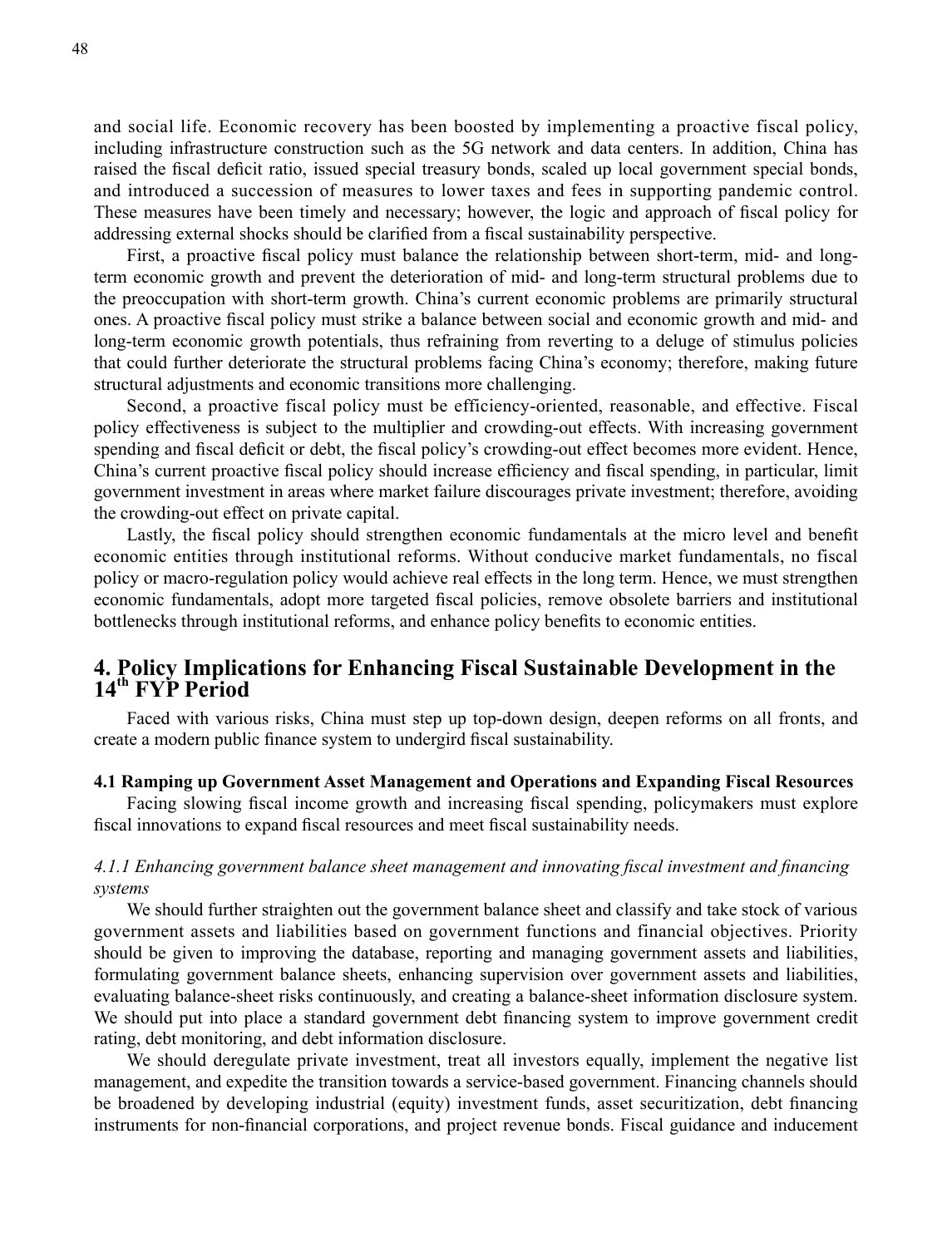effects should be brought into play by introducing government guidance fund, private capital, funds from financial institutions, social security funds, insurance funds, and overseas capital, and public-private partnership (PPP) model should be improved. The stock of assets and liabilities should be activated by investing the pension fund and the housing provident fund in capital markets, and developing mechanisms for the maintenance and appreciation of government assets. Private capital should be introduced through financial leasing and asset securitization to activate the stock of projects, increase government asset liquidity, and use project revenues to support public services and infrastructure.

# *4.1.2 Enhancing public investment effectiveness*

We should review and clarify the areas and directions of government spending, prioritize public services and areas of market failure, and introduce private financial capital in other areas to give play to the decisive role of market mechanisms and raise investment efficiency. We should enhance the planning of government investment projects, create a standard project investment decision-making mechanism, adopt a rigorous project review and approval system, and formulate cross-year government investment plans. Investment project proposal and confirmation, decision-making, and use of funds and debt repayment should be brought under integrated management in order to raise efficiency and curb local debt risk.

#### *4.1.3 Advancing reforms in critical areas to address mid- and long-term potential risks*

One priority is to reform the pension insurance system. We should set clear objectives of the pension insurance system, reasonably share responsibilities among the government, enterprises and individuals, integrate the social security fund management functions of various departments, expedite the national pooling of employee basic pension, and share responsibilities between central and local governments. Insurance coverage should be broadened to give more protection to high-risk and vulnerable groups. We should create a multitiered pension protection system with market-based funds and diverse and professional investors, foster a multitiered pension protection system, develop quasicompulsory professional annuity as the second pillar of the pension fund, and encourage commercial pension insurance and personal savings pension insurance by offering tax credits and subsidies. More state capital should be allocated to supplement the social protection fund and bolster the national social protection reserve fund system.

Another priority is to enhance environmental management. We should further straighten out and specify the administrative powers of government at all levels for environmental protection, and enhance the fiscal spending powers and responsibilities of central and provincial governments. Environmental legislation should be improved by offering tax credits and penalties and broadening the scope of environmental tax based on the emergency of pollutants, including  $CO<sub>2</sub>$  emissions. Legislation should be introduced to create a horizontal transfer payment system for ecological compensation to reduce the cost of negotiation among local governments, which should be held accountable for environmental protection in their jurisdictions. Avenues should be created for public and media agencies to participate in environmental supervision.

## **4.2 Advancing Fiscal Reforms and Creating a Modern Fiscal System**

# *4.2.1 Fostering market and social development, and clarifying the scope of fiscal responsibilities and expenditures*

The scope of fiscal responsibilities and expenditures should be clarified to facilitate the transition towards a "limited and effective government". Specifically, we should deepen institutional reforms, transform government functions, foster and strengthen the market society, allow market entities and the "third sector" to play a larger role and assume more responsibilities, thereby freeing the government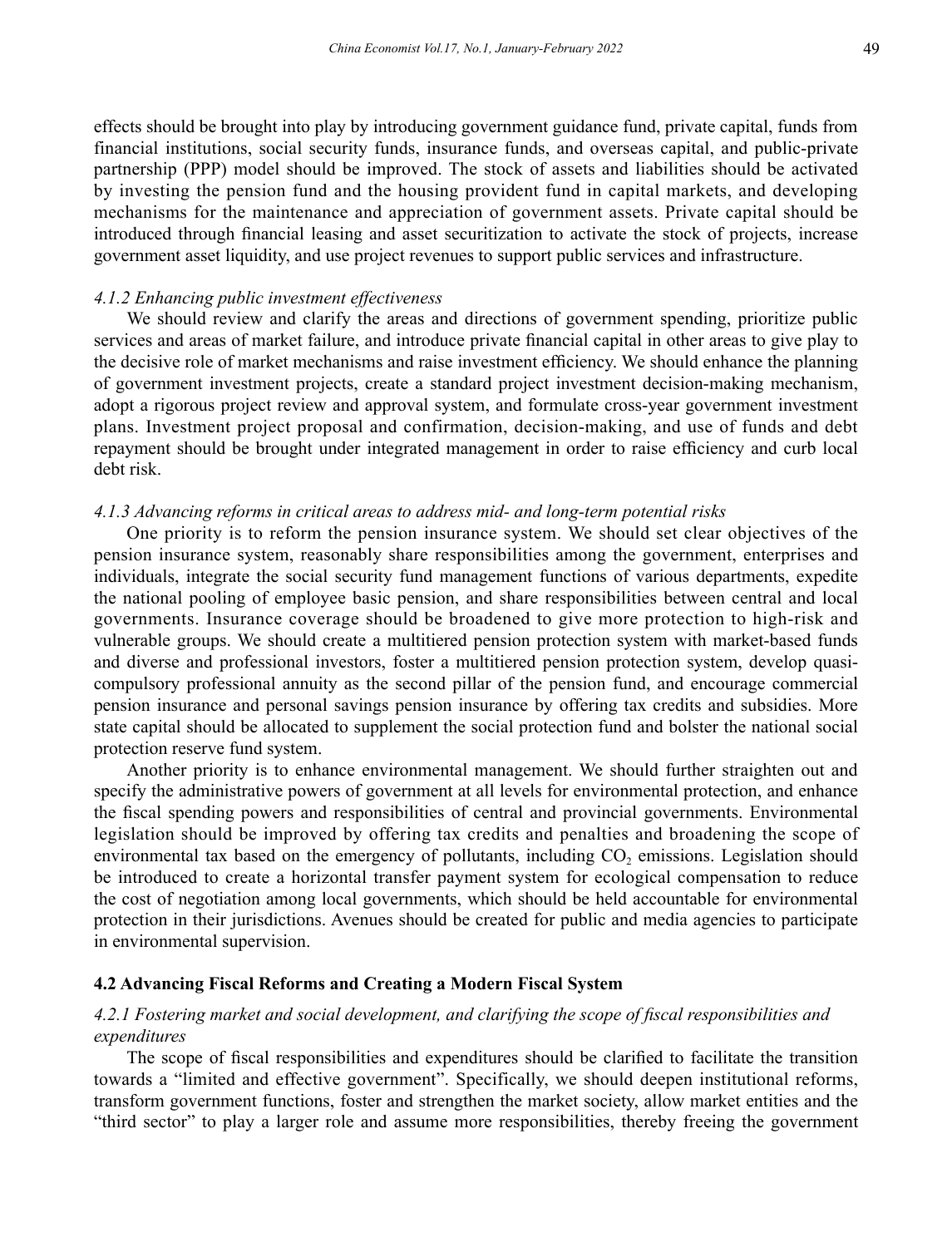from "unlimited responsibilities"; therefore transforming government functions. In fostering the market society and promoting its interactions with the government, we should establish a clear boundary between the government and the market society, focus the government on market failures, public administration and services, identify the boundary and scope of fiscal spending responsibilities, and give play to a decisive role of the market in allocating resources.

## *4.2.2 Aligning administrative powers with spending responsibilities*

We should divide administrative powers and spending responsibilities between central and local governments and clearly define the functions of the government at all levels. We should reasonably divide administrative powers and spending responsibilities between central and local governments with a general consideration to fairness, efficiency, and fiscal sustainability. The central government should assume more administrative powers and spending responsibilities as appropriate and delegate fewer matters to local governments. Priority areas should be demarcated in more detail and with more clarity to clear barriers to implementation. Fiscal powers should be matched with administrative powers by improving the transfer payment system as well as developing the local tax system.

#### *4.2.3 Reforming and improve the fiscal revenue system*

The structure of fiscal revenues should be reshaped to increase fiscal revenue standardization. Specifically, we should straighten out administrative fees and government funds, disclose nontax revenues, propel the tax-for-fee reform of the basic pension fund, reduce non-tax revenues and government fund revenues as a share of total government revenues, and increase the share of tax revenues. SOE profit submission mechanism should be improved by raising the proportion of stateowned capital gains that are turned over to the public finance. We should raise tax revenues as a share of total public revenues, improve the property tax system, expedite the individual income tax (IIT) reform featuring comprehensive declaration and itemized deduction, carry out the "fee-to-tax" social security reform, and levy the inheritance and gift tax. We should reduce indirect tax rates and continue improving the VAT structure. Resource tax and environmental tax should be reformed to greenize existing taxes. We should also reallocate existing taxes at central, provincial, city and county levels, improve the resource tax, expedite the reforms of the property tax and the consumption tax, and create a system of local staple taxes. Law-based taxation should be steadily advanced through tax legislation.

#### *4.2.4 Creating a performance-based modern budget management system*

Steps should be taken to reform the budget management system referencing international experience and based on China's national conditions. In carrying out the principles laid out in the *Opinions of the CPC Central Committee and the State Council on Comprehensively Implementing Budget Performance Management*, we should take steps to build a comprehensive, full-process and full-coverage budget performance management system, clarify spending responsibilities, and introduce performance evaluation in budgetary management. With a performance-oriented approach, innovation should be breathed into the budgetary model and management, transform the method of budgetary control, the scope of budgetary system and the means of fiscal administration, and take steps to create an institutional framework for budget performance management.

## **4.3 Instituting and Optimizing the Fiscal Policy System Based on Fiscal Sustainability**

We should stabilize growth and restructure the economy by ramping up fiscal spending on new infrastructure development such as new-type urbanization, transportation, and water conservancy among other major projects. Given China's weak areas and structural issues, fiscal spending should be focused on such new infrastructure sectors as 5G communication, new-energy vehicle charging facilities, artificial intelligence (AI), big data and smart cities, and public infrastructure and services for densely